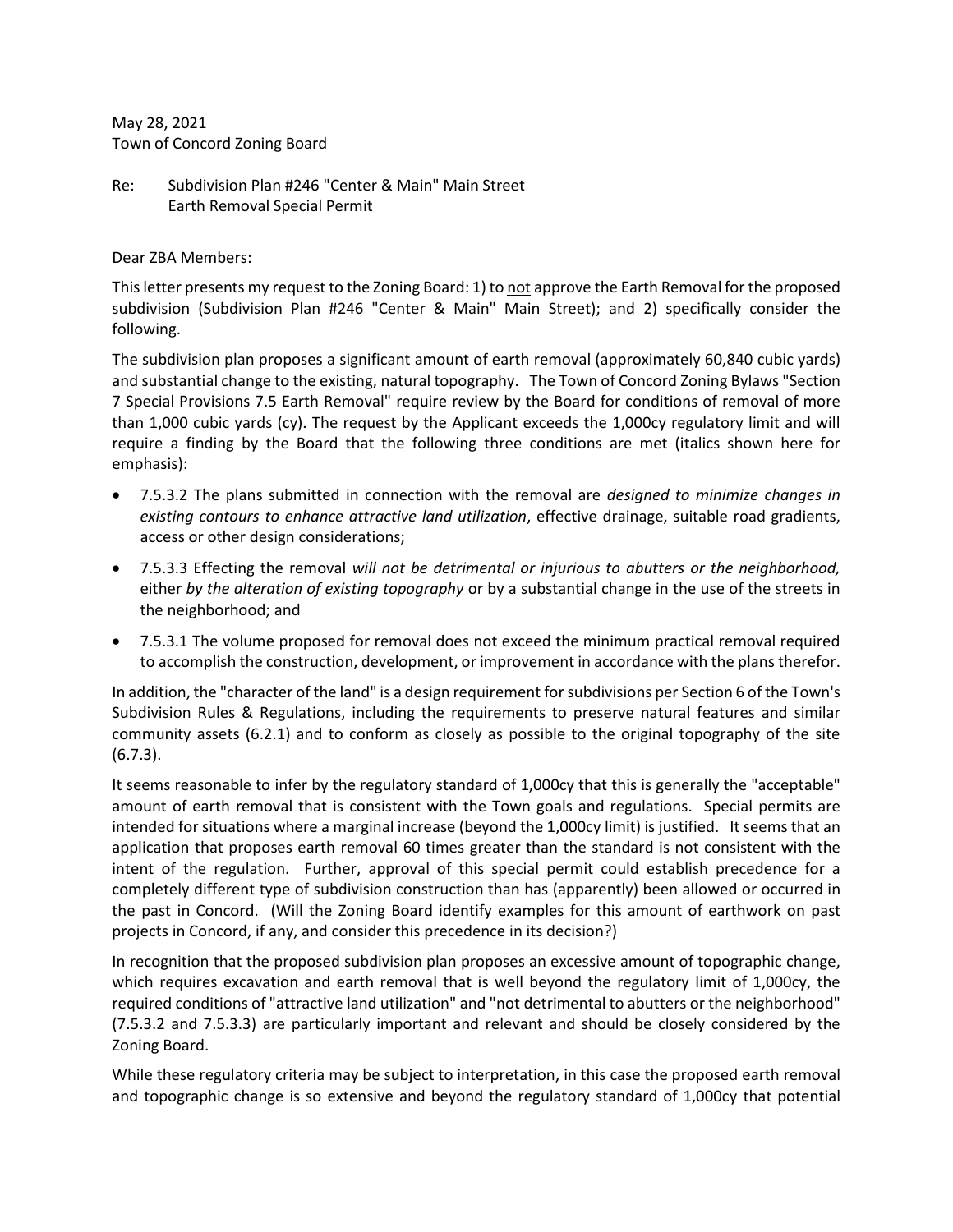adverse effects and future precedence warrant both consideration by the Zoning Board and demonstration by the applicant (in particular, if alternative, less impactful plans are feasible).

Concord's "Comprehensive Long-Range Plan" includes statements and goals that are pertinent to the proposed amount of earth removal and topographic change, including:

- Preserve Concord's current combination of land uses and consider design standards that preserve the Town's "New England character" including construction of landscape and topography.
- Avoid development on larger parcels of land that are contiguous with wetlands, flood plains, difficult topography or soils and open space to protect wildlife and natural habitat corridors and avoid hopscotch development that erodes the rural character and landscape of the Town.
- Explore strategies that recognize the value of landscape as well as the built environment.

Consideration of adverse impacts to the Town (and neighborhood) "character, landscape and topography", as it relates to the proposed earth removal and topographic change, seems relevant to a determination of "attractive land utilization" and "not detrimental to abutters or the neighborhood".

As a simple neighborhood "drive around" makes obvious, the character of the Town of Concord and the neighborhood is fundamentally defined by landform and landscape and is intimately linked to the natural topography. The geologic history of the Town (deposition of glacial till and outwash) defined the Town's topography (ground elevation, hills and valleys, slopes, drainage basins drumlins and kettle ponds). Postglacial meltwaters created wetlands, ponds, rivers and streams that remain today. These natural landforms determined the location of paths that became roads, mills and dams, land boundaries and walls, building locations and building and road grades. While many of these manmade features originated in Concord during colonial and early industrial eras, they remain today. They are fundamentally influential to the current Town and neighborhood character and are the benchmark for defining "attractive land utilization".

Highland Avenue (likely named) along with Main Street was constructed along a topographically high, natural sand and gravel ridge. These landforms show up in some of the earliest maps of West Concord (1830s). As shown on a detailed 1893 print of West Concord, these were some of the earlier roads in the Town and were located and constructed in conformance with the land. The church and school were intentionally situated along this natural topographic high. This natural topographic ridge extends through the proposed project site. Rather than conform to, and maintain, the existing natural topography and landform, the project proposes to completely excavate this landform.

In reviewing the application for the Special Permit, the Zoning Board should consider the project earthwork for what is actually proposed<sup>1</sup>:

- the removal of approximately 8-acres of treed and vegetated area and topsoil;
- the extraction of approximately 60,840cy of material including sand and gravel which (in situ) has resource value to groundwater filtration (and once excavated, has commercial value);
- removal of existing natural landforms for the purpose of creating a large approximately "level" development platform, but to do so requiring wide and deep cuts and fills, alteration of drainage to the existing wetlands, and a fundamental change to the existing natural landform; and

<sup>&</sup>lt;sup>1</sup> Civil Plan Set 7-14-20; Subdivision Plan Application Form C